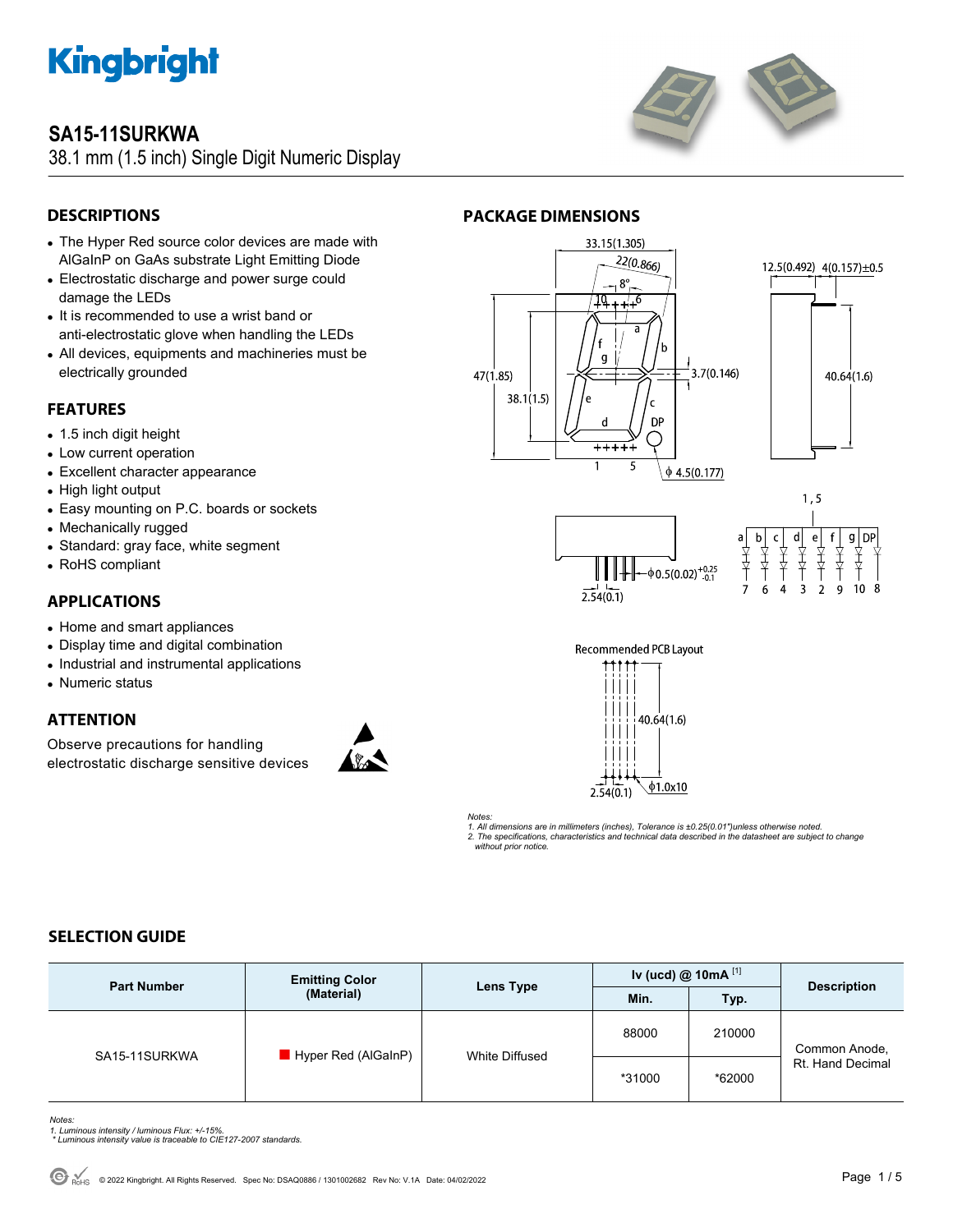#### **ELECTRICAL / OPTICAL CHARACTERISTICS at T<sub>A</sub>=25°C**

|                                                                             |                            |                       | Value                    |                          | <b>Unit</b> |
|-----------------------------------------------------------------------------|----------------------------|-----------------------|--------------------------|--------------------------|-------------|
| <b>Parameter</b>                                                            | Symbol                     | <b>Emitting Color</b> | Typ.<br>Max.             |                          |             |
| Wavelength at Peak Emission $I_F = 10mA$                                    | $\lambda_{\rm peak}$       | Hyper Red             | 645                      | $\overline{\phantom{a}}$ | nm          |
| Dominant Wavelength $I_F = 10mA$                                            | $\lambda_{\text{dom}}$ [1] | Hyper Red             | 630                      | $\overline{\phantom{0}}$ | nm          |
| Spectral Bandwidth at 50% Φ REL MAX<br>$I_F = 10mA$                         | Δλ                         | Hyper Red             | 28                       | $\overline{\phantom{0}}$ | nm          |
| Capacitance                                                                 | C                          | Hyper Red             | 35                       | $\overline{\phantom{a}}$ | pF          |
| Forward Voltage $I_F$ = 10mA (Segment)<br>Forward Voltage $I_F$ = 10mA (DP) | $V_F$ <sup>[2]</sup>       | Hyper Red             | 3.7<br>1.85              | 4.7<br>2.35              | $\vee$      |
| Reverse Current ( $V_R$ = 5V) (Per chip)                                    | $I_R$                      | Hyper Red             | $\overline{\phantom{a}}$ | 10                       | μA          |

*Notes:* 

*1. The dominant wavelength (*λ*d) above is the setup value of the sorting machine. (Tolerance* λ*d : ±1nm. ) 2. Forward voltage: ±0.1V.* 

3. Wavelength value is traceable to CIE127-2007 standards.<br>4. Excess driving current and / or operating temperature higher than recommended conditions may result in severe light degradation or premature failure.

| <b>Parameter</b>                                            | Symbol                  | Value                 | <b>Unit</b> |  |
|-------------------------------------------------------------|-------------------------|-----------------------|-------------|--|
| Power Dissipation (Per chip)                                | $P_D$                   | 75                    | mW          |  |
| Reverse Voltage (Per chip)                                  | $V_{R}$                 | 5                     | $\vee$      |  |
| Junction Temperature                                        | $T_j$                   | 115                   | $^{\circ}C$ |  |
| <b>Operating Temperature</b>                                | $T_{op}$                | $-40$ to $+85$        | $^{\circ}C$ |  |
| Storage Temperature                                         | $T_{\text{stg}}$        | $-40$ to $+85$        | $^{\circ}C$ |  |
| DC Forward Current (Segment)<br>DC Forward Current (DP)     | IF.                     | 30<br>30              | mA          |  |
| Peak Forward Current (Segment)<br>Peak Forward Current (DP) | $I_{FM}$ <sup>[1]</sup> | 185<br>185            | mA          |  |
| Electrostatic Discharge Threshold (HBM)                     |                         | 3000                  | $\vee$      |  |
| Lead Solder Temperature <sup>[2]</sup>                      |                         | 260°C For 3-5 Seconds |             |  |

### **ABSOLUTE MAXIMUM RATINGS at T<sub>A</sub>=25°C**

*Notes: 1. 1/10 Duty Cycle, 0.1ms Pulse Width.* 

*2. 2mm below package base. 3. Relative humidity levels maintained between 40% and 60% in production area are recommended to avoid the build-up of static electricity – Ref JEDEC/JESD625-A and JEDEC/J-STD-033.*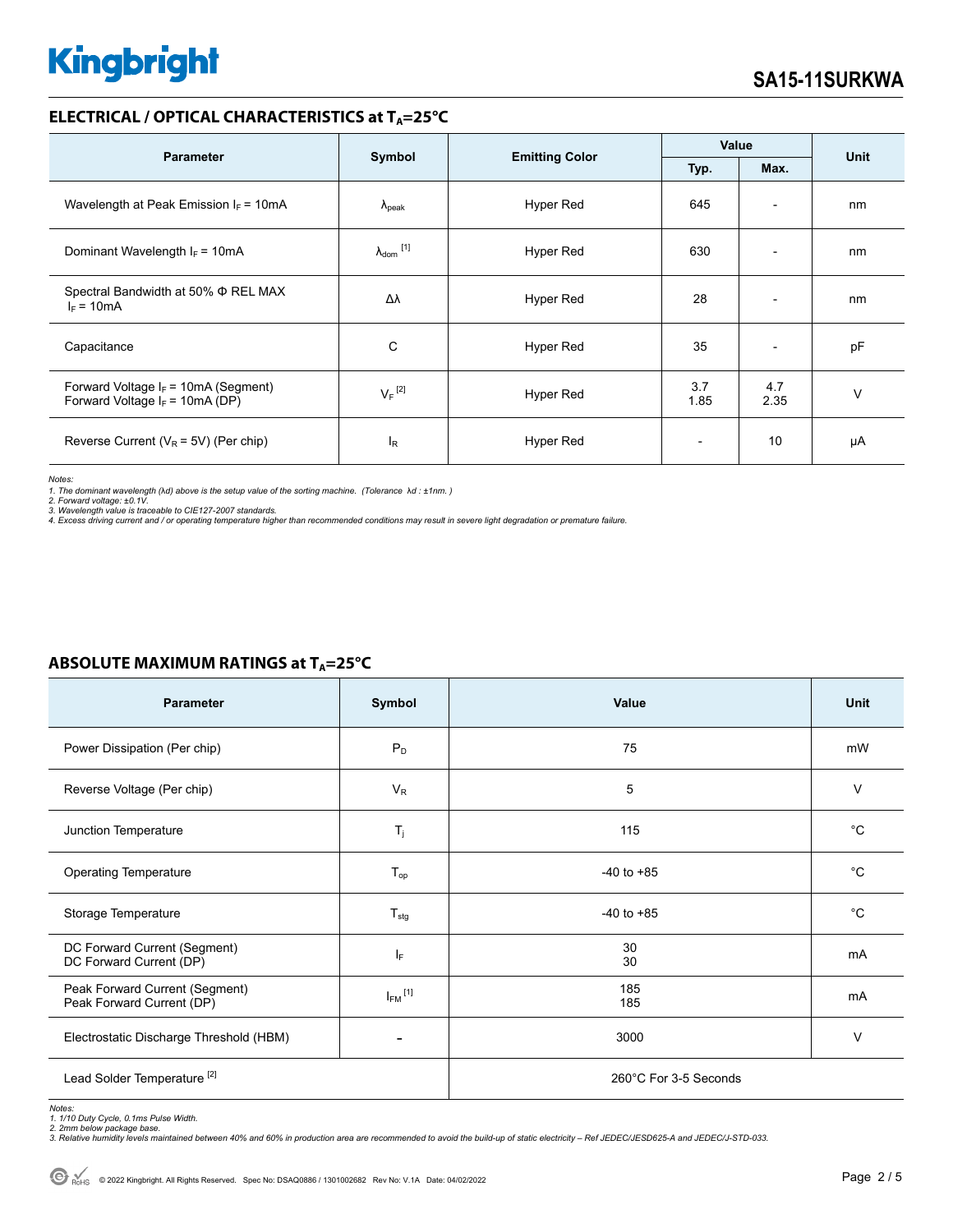### **TECHNICAL DATA**









 $\odot$  RoHS © 2022 Kingbright. All Rights Reserved. Spec No: DSAQ0886 / 1301002682 Rev No: V.1A Date: 04/02/2022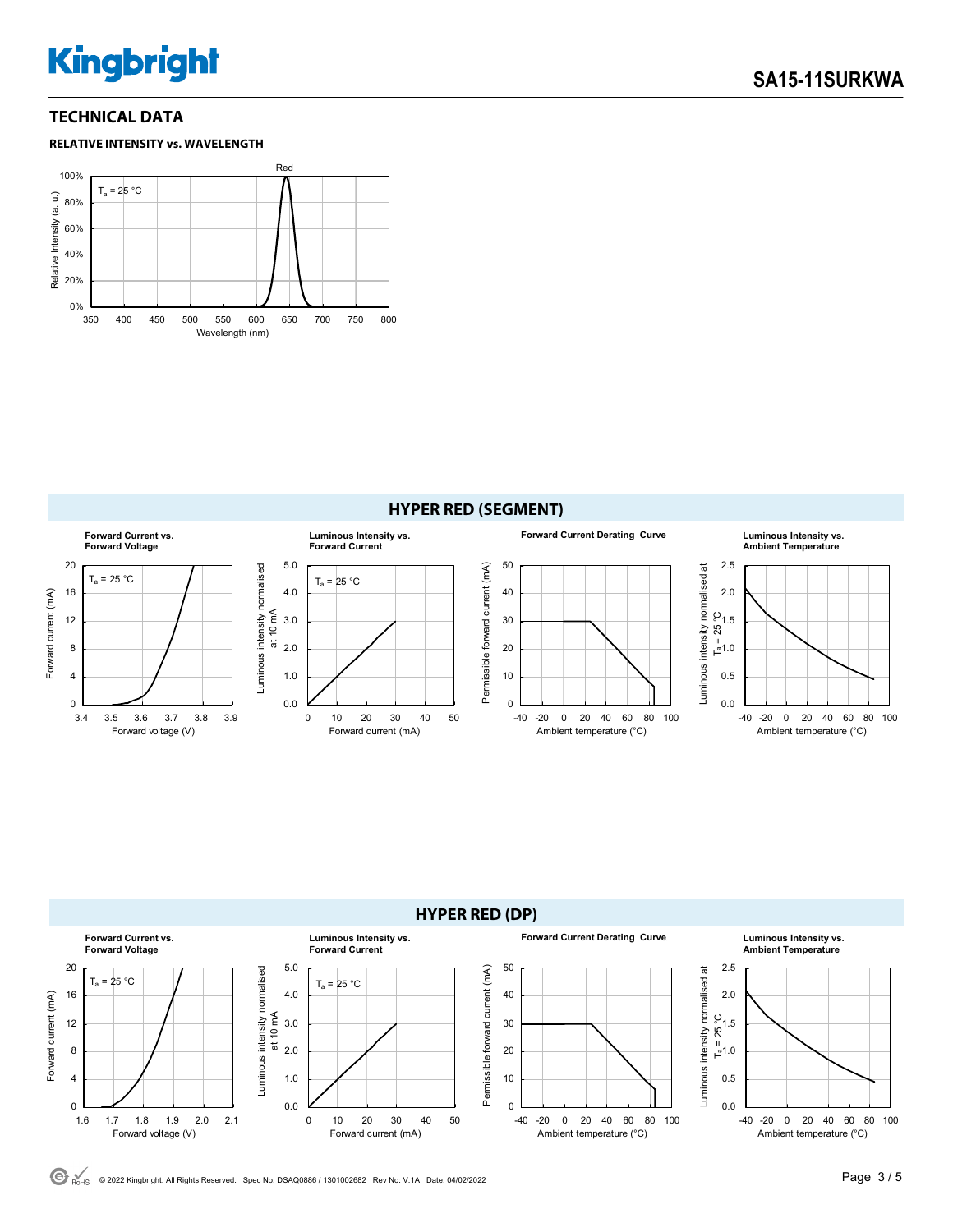#### **RECOMMENDED WAVE SOLDERING PROFILE Soldering General Notes**



*Notes:* 

- *1. Recommend pre-heat temperature of 105°C or less (as measured with a thermocouple attached to the LED pins) prior to immersion in the solder wave with a maximum solder bath temperature of 260°C*
- *2. Peak wave soldering temperature between 245°C ~ 255°Cfor 3 sec (5 sec max).*
- *3. Do not apply stress to the epoxy resin while the temperature is above 85°C. 4. Fixtures should not incur stress on the component when mounting and during soldering process.*
- *5. SAC 305 solder alloy is recommended.*
- 
- *6. No more than one wave soldering pass. 7. During wave soldering, the PCB top-surface temperature should be kept below 105°C.*

#### **PACKING & LABEL SPECIFICATIONS**



- 1. Through-hole displays are incompatible with reflow soldering.
- 2. If components will undergo multiple soldering processes, or other processes where the components may be subjected to intense heat, please check with Kingbright for compatibility.

#### **CLEANING**

30 Tube / Box

- 1. Mild "no-clean" fluxes are recommended for use in soldering.
- 2. If cleaning is required, Kingbright recommends to wash components with water only. Do not use harsh organic solvents for cleaning because they may damage the plastic parts .
- 3. The cleaning process should take place at room temperature and the devices should not be washed for more than one minute.
- 4. When water is used in the cleaning process, Immediately remove excess moisture from the component with forced-air drying afterwards.

450pcs / Box



#### **THROUGH HOLE DISPLAY MOUNTING METHOD Lead Forming**

1. Do not bend the component leads by hand without proper tools. The leads should be bent by clinching the upper part of the lead firmly such that the bending force is not exerted on the plastic body.



#### **Installation**

- 1. The installation process should not apply stress to the lead terminals.
- 2. When inserting for assembly, ensure the terminal pitch matches the substrate board's hole pitch to prevent spreading or pinching the lead terminals. *(Fig.1)*
- 3. The component shall be placed at least 5mm from edge of PCB to avoid damage caused excessive heat during wave soldering.*(Fig.2)*





 $(Fig.2)$ 

 $-5$ mm

Recommended

Outside Label